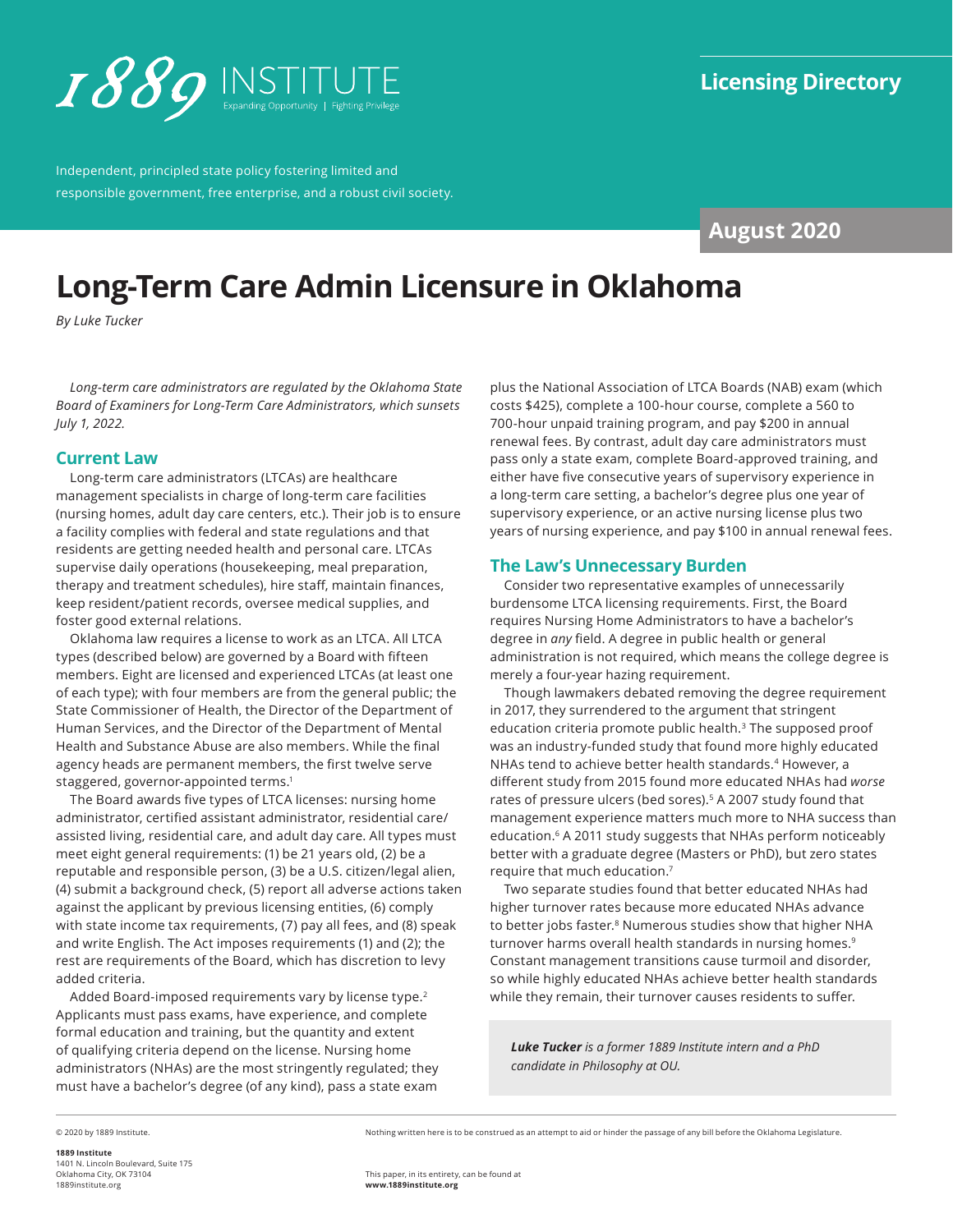<span id="page-1-0"></span>Eight states require just an associate's degree for an NHA licnese. Nine (including Colorado and Missouri) require just a high school diploma. Oklahoma did not require a bachelor's until 2001.

Second, consider residential care/assisted living administrators (RCALs). Among other things, they must have either one year of healthcare experience, 30 college credits in a health field, or a bachelor's degree (in any field). That means a college graduate with no relevant experience would qualify for a license over an applicant with a decade of restaurant management experience but no degree. The regulation does not promote health. Meanwhile, 23 other states have no RCAL license at all[.10](#page-2-0)

Lawmakers should be alarmed that the Board so willingly introduces new regulations with no obvious health justification.

# **No Justification for Long-Term Care Admin Licensing**

Elder abuse and neglect are real problems, but it is difficult to find tangible evidence that LTCA licensing addresses those them. It might actually worsen them. In addition, it has been thoroughly documented that licensing raises costs for consumers and disadvantages the poor.<sup>11</sup> LTCA licensing likely has the same unjust and uneconomical effects.

1889 has argued that requiring a license for a job or profession is unjust and unnecessary unless both of two conditions hold: (1) the occupation presents real and likely danger to patrons or the general public, and (2) a civil law or market failure makes it almost impossible for consumers to assess the quality of their purchases[.12](#page-2-0)

#### *Do Long-Term Care Administrators present a probable risk of significant harm to the public or patrons if practitioners fail to act properly?*

**No.** While LTCAs can harm residents, harm is rare and criminal. The trouble LTCAs occasionally get into typically involves financial fraud or failure to report abuse. In 2006, an NHA in Claremore was charged with nine felony counts of caretaker exploitation after illegally siphoning thousands of dollars from residents' accounts.<sup>13</sup> In 2007, an NHA in Tulsa neglected to report an incident in which two residents were scalded with hot water while being bathed by nurses[.14](#page-2-0)

In both cases, the NHA had an active license, and the Board played no part in uncovering their wrongdoing. The fraud case was spotted by another employee who called police, and the reporting failure was found by a Health Department inspection. The crucial question becomes, if both wrongdoers were validly licensed, and if neither wrongdoing was detected by the Board,

what protection for patrons and the public does licensing provide that criminal and civil law does not?

#### *Is there a civil law or market failure that makes it difficult for patrons of LTCA services to obtain information, educate themselves, and judge whether an occupation's practitioners are competent?*

**No.** Consumers do not hire LTCAs directly. Facility owners who hire have financial and legal incentives to make a quality hire. The consumer decides which facility to use, and countless resources exist to aid in this choice, including tours, staff interview, and tenant testimonials. If they have concerns about abuse, they can access state and federal inspection reports, which are user-friendly, constantly updated, and open to the public[.15](#page-2-0)

# **Conclusion**

The regulations governing LTCAs sorely need review. A brief scan reveals that the Board has acted rashly in imposing excessive criteria on all types of license applicants that secure no obvious health benefits. Lawmakers must intervene to restore common sense to the law.

It might be the case that the wording of some federal statutes (e.g. the 1987 *Nursing Home Reform Act*) requires all states to have an NHA license, but they do not specify license criteria that states must impose. So, lawmakers should not hesitate to dramatically reduce the license criteria for NHAs, which presently do more to keep newcomers out of the profession than to protect the elderly. Lawmakers should abolish the four other licenses, such as the residential care/assisted living administrators license (RCAL), which 23 other states do not have.

The 1889 Institute has outlined a solution to the problem of occupational licensing, including a model bill, in its paper *A Win-Win for Consumers and Professionals Alike: An Alternative to Occupational Licensing*. [16](#page-2-0) The proposal would allow the state to register multiple private certification organizations, who then compete for professionals and the attention of consumers. This allows a state to keep the one and only valuable aspect of licensing, the shorthand information consumers get about which practitioners are competent, while discarding the market distortions of monopolized industry. The law keeps certifying agencies honest by allowing additional certifiers to enter the market if those already in place behave badly. Private certifiers are given the protection of criminal fraud laws to lower the cost of defending their credentials. State licenses are not eliminated, instead anyone certified by a qualified certifying agency is exempted from the relevant licensing laws.